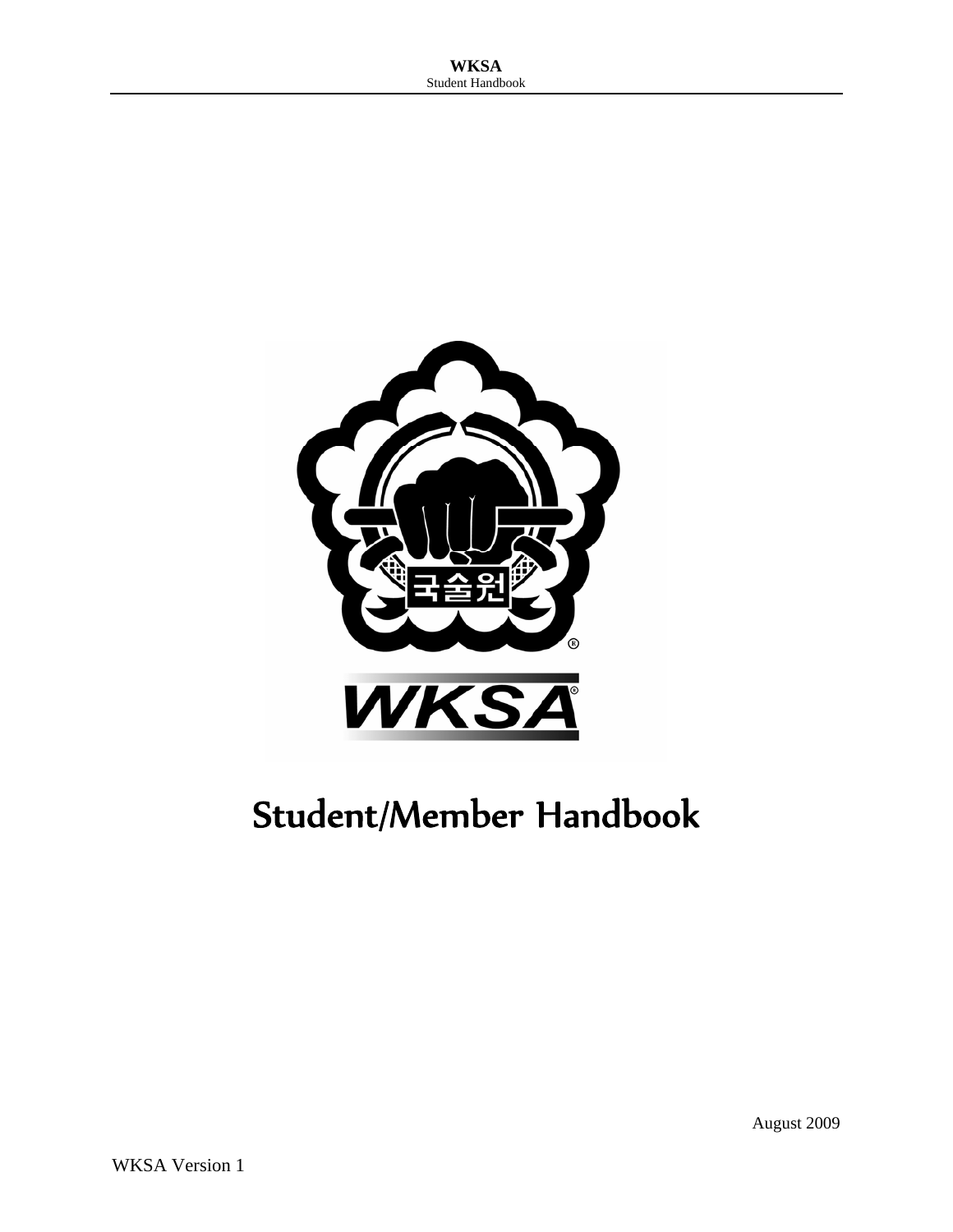## **WELCOME TO KUK SOOL WON™**

Congratulations on becoming a student of Kuk Sool Won™! As a new student, you may have joined Kuk Sool Won™ for a myriad of reasons – self-defense, weight loss, fitness, strength training, self-motivation, friendship, or just something to do. Whatever your reasons, by selecting Kuk Sool Won™ as your Martial Art you have made the right decision.

This student handbook is designed to provide you with information about Kuk Sool Won™, Martial Arts, how it is practiced, what goes alongside with being a Kuk Sool Won™ practitioner, and information about the World Kuk Sool Association (WKSA).

If you have not been involved in Martial Arts training before (or perhaps you have some experience of Kuk Sool Won<sup>™</sup>), there will be many areas that are new to you – some simple and straight forward, and others areas that may require further explanation.

This handbook is dedicated to explaining the various aspects of Kuk Sool Won™ training as a new member. You should also attend special events such as WKSA seminars and tournaments to further enhance your training. This handbook will explain:

- What is Kuk Sool Won<sup>™?</sup>
- What is the World Kuk Sool Association, Inc. and what has that got to do with the School in your area?
- What is expected of you as a student?

Please take a few moments to review this handbook as the information will assist in you in having an understanding that you have enrolled in so much more than the "the place down the road". You have enrolled in a future. A future that can mean increased fitness, improved health, improved well being, improved self-esteem, and possibly, a whole new outlook on life.



#### **GrandMaster In Hyuk Suh Kuk Sa Nim Welcomes you to Kuk Sool Won™.**

*"Welcome to Kuk Sool Won™. I hope that through the practice of, and our common interest in martial arts, we will develop physically and mentally, so that we can achieve a better understanding not only of ourselves, but also of others, regardless of race, color or creed. Ultimately, we should feel ourselves enabled to make a better contribution to our families, and to the society in which we live***."**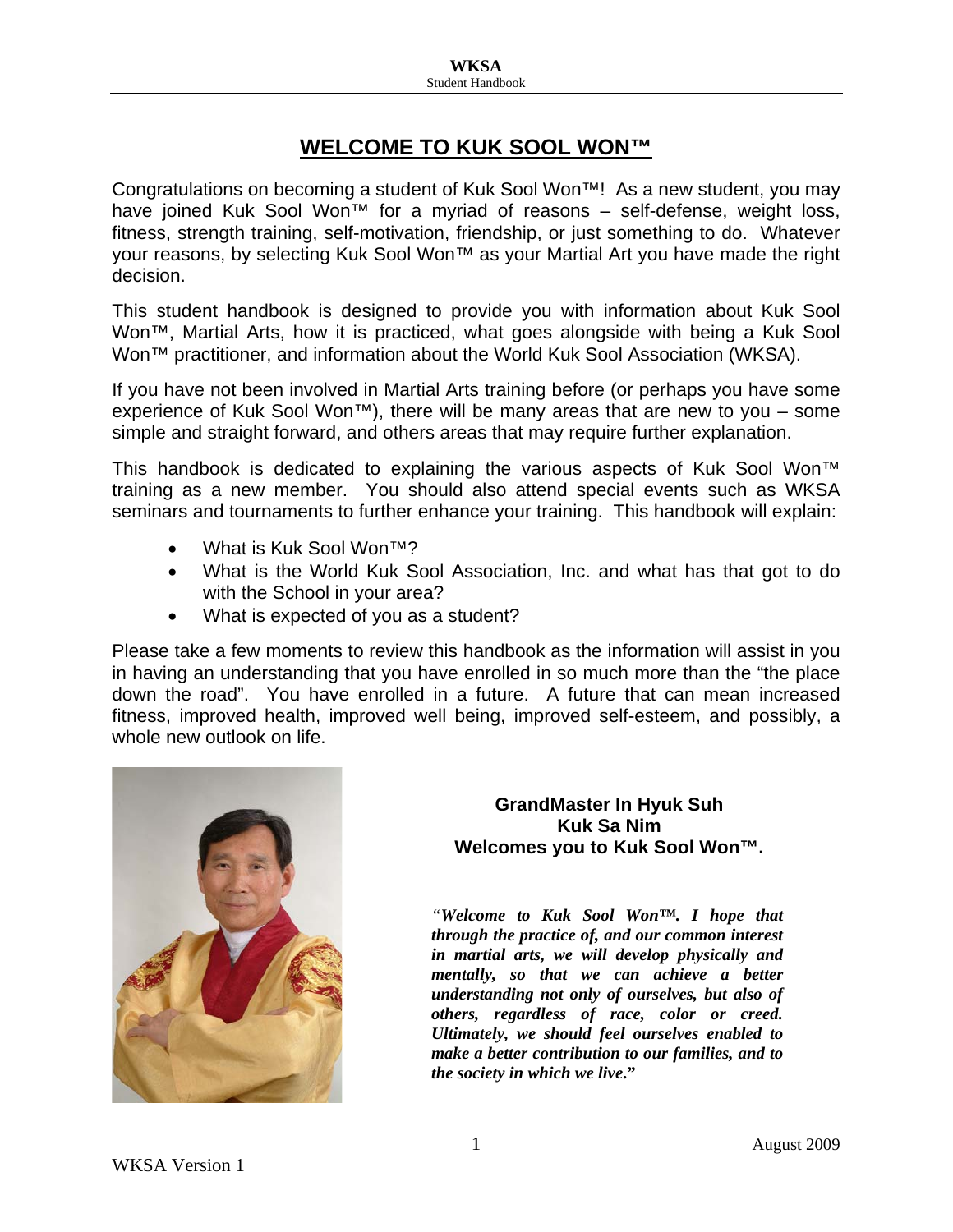## **WHAT IS KUK SOOL WON™**

The words Kuk Sool Won™, the fist logo and the name World Kuk Sool Association® are trademarks and trade names (collectively the "WKSA Trademarks") of the World Kuk Sool Association Inc. ("the Association"). The WKSA Trademarks will be displayed on all publications, such as this handbook. Joining any School displaying the WKSA Trademarks ensures you, the student, a quality program, taught by certified and professional Instructors.

Kuk Sool Won™ is a comprehensive martial arts system that is derived from the rich and varied martial arts techniques that have arisen in Korea through the ages.

Kuk Sool Won™ is not a sport, nor is it simply another oriental self-defense method. Kuk Sool Won™ is a complete martial arts system that is dedicated to the cultivation of mental and physical strength and well-being and to the preservation of traditional Martial Arts.

For self-defense, Kuk Sool Won™ is unsurpassed. It combines kicking, punching, throwing, choking, joint-locking, and a myriad of weapons techniques, into a beautiful and dynamic "hard-soft" style emphasizing speed and fluidity.

Philosophically, Kuk Sool Won™ stresses humility, self-discipline, self-control, loyalty and respect for others. Together, these aspects of Kuk Sool Won™ provide the means for attaining a long and healthy life.

Kuk Sool Won™ can benefit men, women, and children. Through diligent practice, Kuk Sool Won<sup>™</sup> training will develop strength, quickness, balance, timing, flexibility and coordination. At the same time, powers of concentration, self-discipline and self-control significantly improve. In addition, faithful practice will enhance circulation and digestion, reduce problems of the back and joints, aid in weight loss and help to develop and maintain a youthful appearance. These benefits will positively affect all aspects of your life.

A quality unique to Kuk Sool Won™ is the Association (WKSA) and the fact that the Association has kept the traditional Korean Martial Art of Kuk Sool Won™ pure, and will continue to do so throughout the world. So, no matter where you may travel or live, once you have joined Kuk Sool Won™ and the Association, you can practice the same Kuk Sool Won™ curriculum whether you are in Texas, California, New York, Canada, Puerto Rico, Europe or Korea!

The history of Korean Martial Arts is as old as the land itself and can be traced as far back as the prehistoric era, where primitive weapons made of wood and stone were used for hunting and fighting. As early as 2707 BC, the Korean warlord Chi-Woo, also known as Jaoji, reigned as the "god of war" in what is now Mainland China.

Since then, the majority of Koreans migrated and settled in the region of the Korean Peninsula, where there have been more than a thousand recorded instances of foreign invasions. Consequently, the Korean people developed unique martial arts and military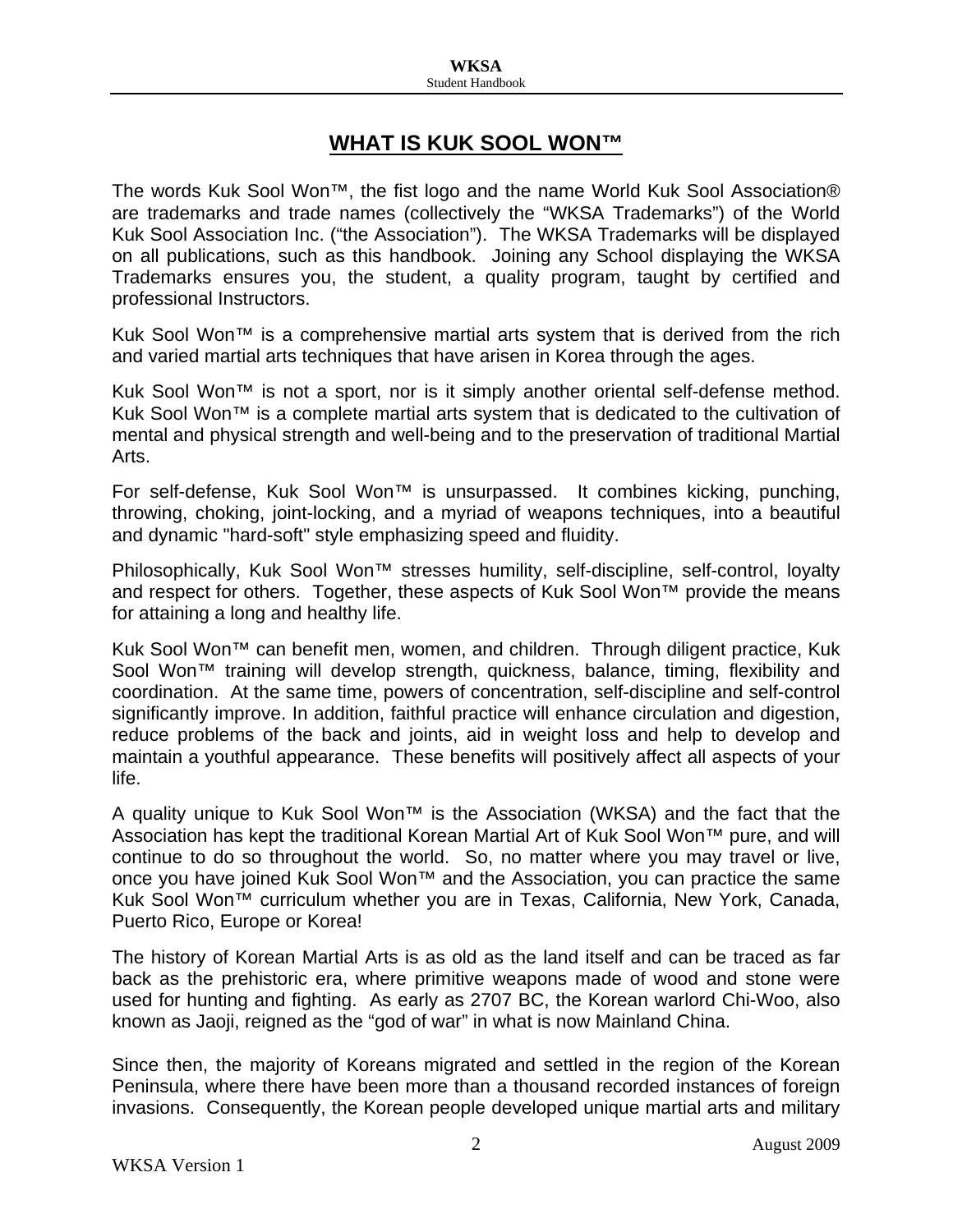strategies in order to defend themselves and their territory. Most of these Korean martial arts fall into three main groups or branches, namely Tribal, Buddhist, and Royal Court Martial Arts. The development of each of these three branches is briefly described below:



#### **Tribal Martial Arts (SahDoh MuSool)**

The earliest Martial Arts developed in Korea are referred to as SahDoh MuSool; meaning tribal, clan, or family martial arts, as this type of martial art was mainly passed down from one generation to the next through family lines.

SahDoh MuSool was popular among the ancient tribes, city-states and smaller kingdoms that formed in the Korean Peninsula and parts of what is now China. This was evident well before the first unified Korean kingdom of Ko-Cho Sun which was founded in 2333 BC by the legendary king, DahnGoon WahngGuhm. Later, SahDoh MuSool was further developed and made widespread by voluntary militias comprised of the common people, who often fought in battles to defend their villages.

Traditional athletic activities such as Taekkyon, and Ssireum are considered to have originated from SahDoh MuSool.

#### **Buddhist Martial Arts (BoolKyo MuSool)**

Since Buddhism was first introduced to the kingdom of Koguryo in the year 347 AD, a rather unique form of Martial Arts was developed by both Buddhist monks as well as martial artists, known as BoolKyo MuSool.

Buddhist monks originally developed and then practiced BoolKyo MuSool to improve their health while meditating and to defend themselves while traveling.

As a result, Buddhist Martial Arts include both Ki ("internal") training, with emphasis on special breathing and meditation methods, as well as external training, with emphasis on extremely effective self-defense techniques. Many Buddhist monks were so accomplished as martial artists that they were occasionally called upon during national emergencies to fight in battles by forming unprecedented armies of warrior monks.

To this day, BoolKyo MuSool plays a significant role for Korean martial artists by providing them with philosophies of non-violence and compassion, as well as ethical codes of conduct, such as the famous Five Precepts of the HwaRang warriors – Virtue, Trust, Intelligence, Bravery, and Discipline.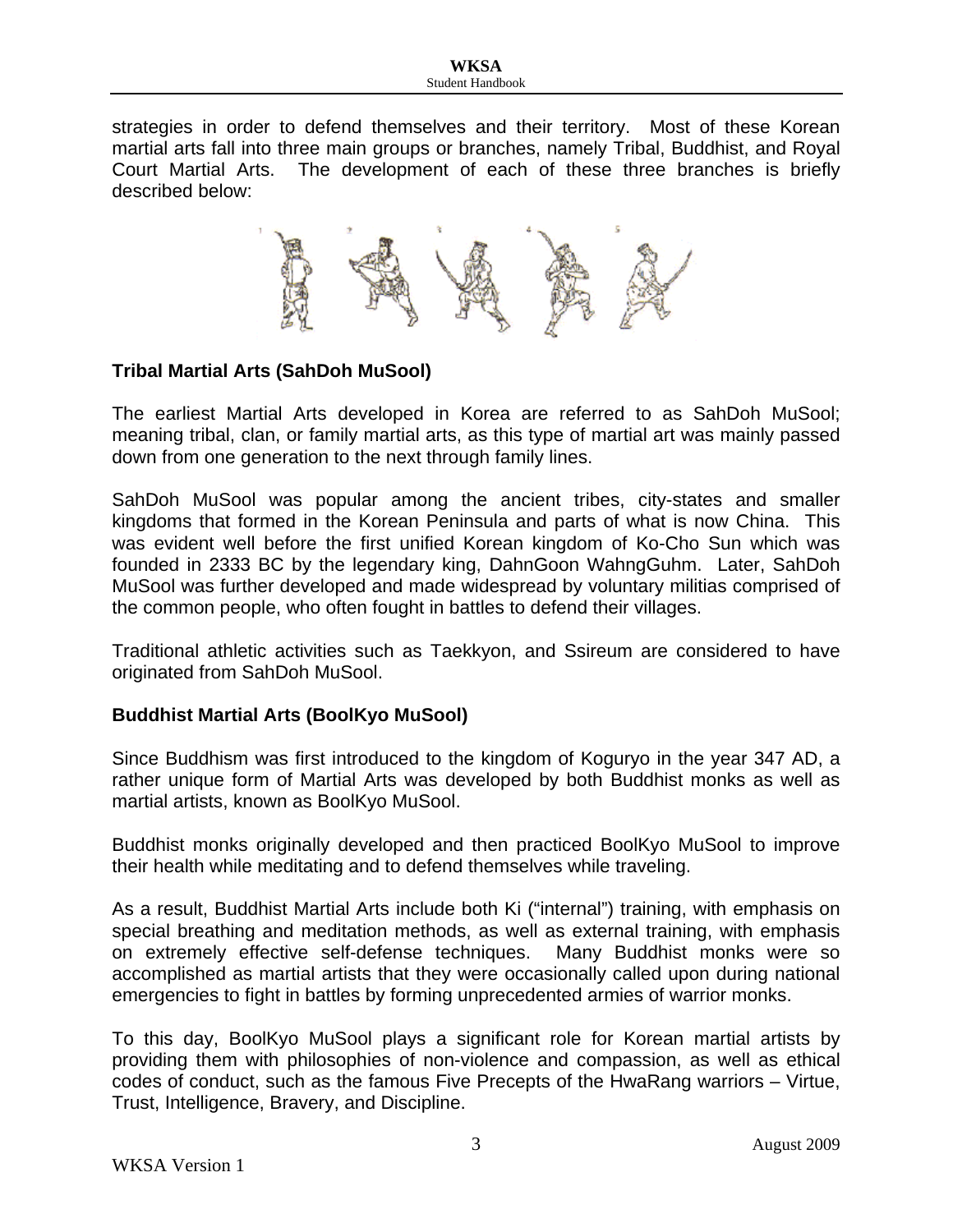

#### **Royal Court Martial Arts (KoongJoong MuSool)**

Kings, royal families and government officials had private armies and bodyguards who practiced another unique type of Martial Art known as KoongJoong MuSool. These royal court martial arts gave rise to esoteric techniques of easily portable weapons such as short swords and folding fans. Also developed were unique weaponless techniques of joint-locking and pressure point striking.

Existing records in Japan suggest that many KoogJong MuSool techniques found their way there and gave birth to the Japanese art of Jujitsu. King JinHung of the Kingdom of Silla encouraged the HwaRang warriors to practice KoongJoong MuSool in addition to their other martial arts training. But later during the Koryo Dynasty and Chosun Dynasty, Korean kings enforced policies to discourage the practice of martial arts and to forbid the possession of weapons, in order to protect themselves from military rebellion or any other political uprising.

However, Korean martial arts have continued to survive and develop both within and outside the royal courts, thanks to the efforts of many dedicated Korean martial artists to practice, record, and compile these precious ancient Martial Art techniques.

#### **Traditional Korean Martial Arts (Kuk Sool)**

The three branches of traditional Korean Martial Arts SahDoh MuSool, BoolKyo MuSool, and KoongJoong MuSool, were organized to form a single system known as Kuk Sool in 1958 by In-Hyuk Suh, the founder and Grandmaster of Kuk Sool Won™.

Kuk Sool Won™ has countless techniques derived from the three branches of traditional Korean Martial Arts and is structured to take a practitioner in a logical progression from the beginning all the way up to master level and beyond.

Kuk Sool Won™ has been actively promoted worldwide by the World Kuk Sool Association®, and it is also recognized in the martial arts community as one of the most effective and comprehensive systems of traditional Korean Martial Arts in existence today.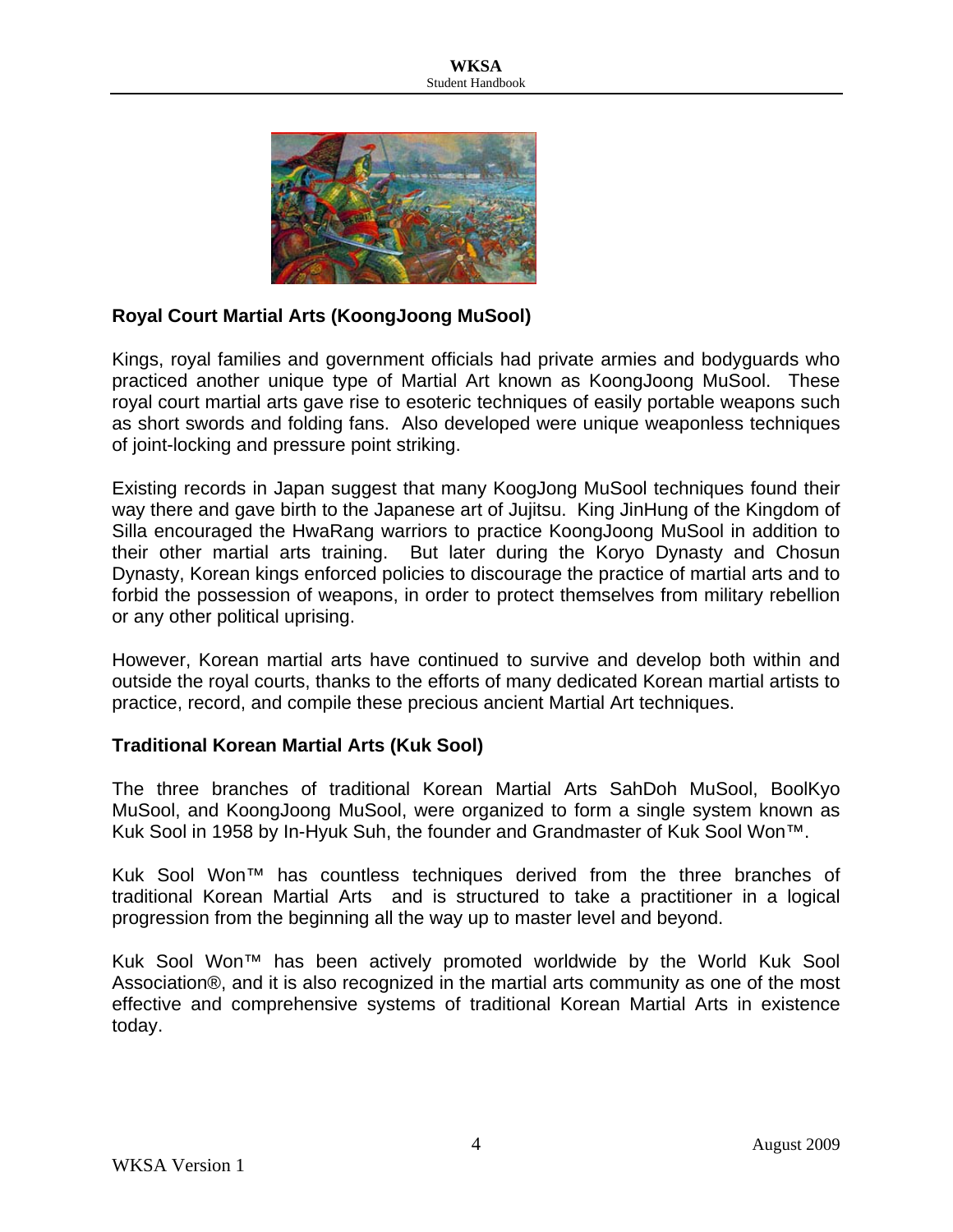

## **Kuk Sool Won™ Pledge**

**1. As a member of the Kuk Sool Won, I pledge to obey the rules of the associ ation and to conduct myself in accordance with the true spirit of martial art s.** 

나는 국술원 회원으로서 회칙을 준수하며 무사도 정신을 발휘할 것을 맹세 한다**.** 

**2. I pledge to be loyal to my country and to promote the development of a bet ter society.** 

나는 애국 애족하며 국제간의 친선 도모는 물론 많은 일에 성실 근면하고 내가 살 고 있는 지역 사회의 번영과 발전을 위하여 헌신적으로 노력한다**.** 

**3. I pledge to work together with all classes of people without regard to politi cs, race or religion.** 

나는 정치적인 문제에 관여 하지 않으며 종교나 파벌을 초월하여 신의와 우정으로 각계각층의 선량한 국제민들과 협력한다**.** 

**4. I pledge to promote international goodwill and strive for world peace throu gh the practice of martial arts.** 

나는 이와같은 정신으로 복지 사회 건설에 적극 참여하고 나아가서 세계 평화 달 성에 이바지 할것을 다짐한다**.**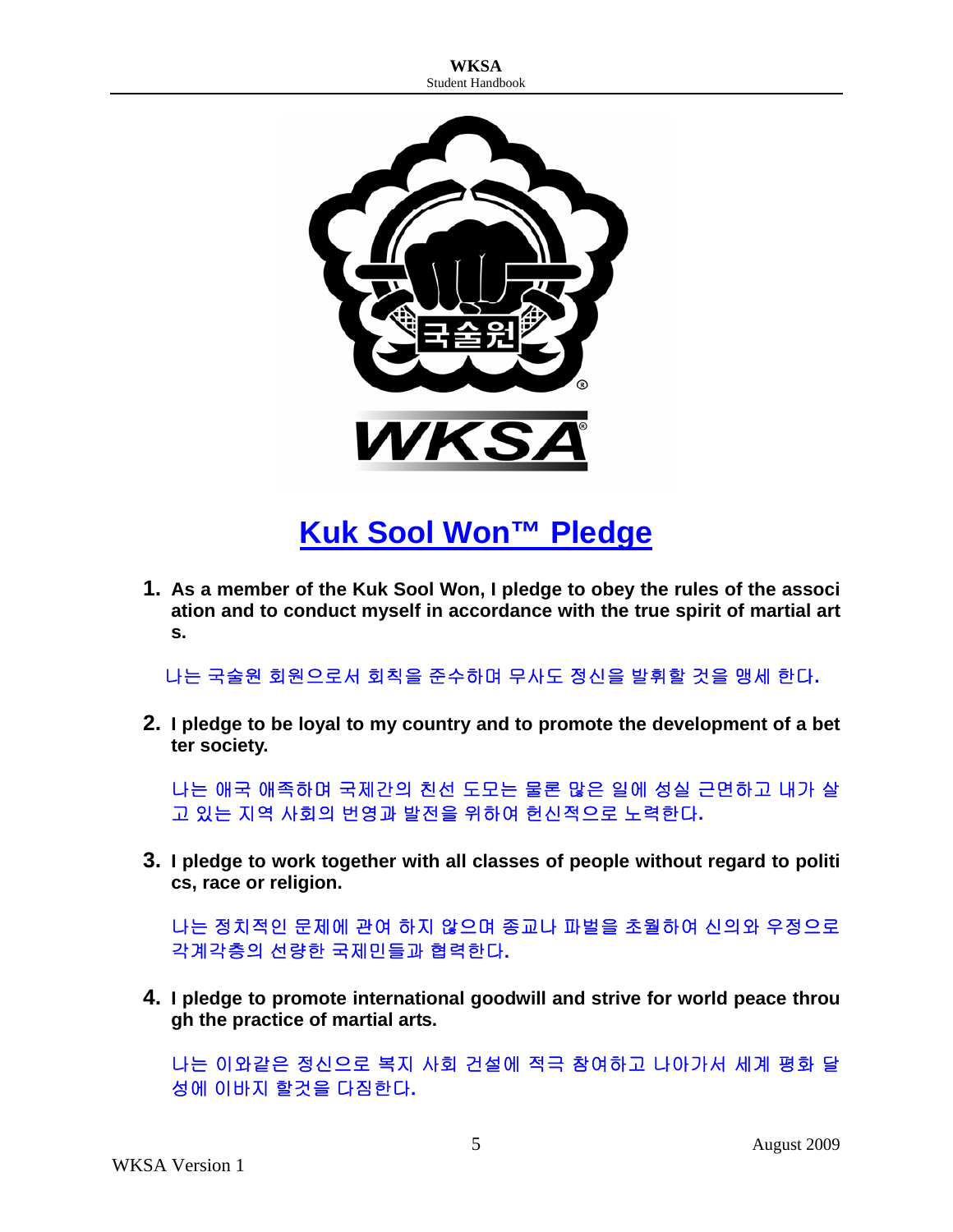## **WHAT IS THE WORLD KUK SOOL ASSOCIATION (WKSA)?**

Unlike many other martial arts so called "organizations", Kuk Sool Won™ has one governing body, namely the Association -- WKSA. Your School is an independently owned and operated business by an individual or entity that has obtained the right to teach Kuk Sool Won™. The Association does not control the daily operation of your local School; however, it does set the standards upon which all Schools are operated.

All certified Schools belong to the Association and as such you will see the WKSA Trademarks displayed within the School, and also on published materials and merchandise. The Association is headed by its Founder and President GrandMaster In Hyuk Suh, known as Kuk Sa Nim. All Kuk Sool Masters, School owners and Instructors have a direct lineage that can be traced back to Kuk Sa Nim. All Kuk Sool Won™ School owners have to meet a strict quality assurance program that mandates strict guidelines relating to the teaching of Kuk Sool Won™ and the operation of their School. These WKSA rules and requirements have been implemented in every Kuk Sool Won School and its instructors so that you can enjoy and experience the highest standard of excellence in martial art training.

The main role of the Association is the governing body for the instruction and practice of Kuk Sool Won™. The Association maintains a record of all students, and student testing records. It is the Association that will issue all color belt testing certifications, in addition to all the Black Belt certifications. The Association offers all Instructors regular training and learning opportunities in order that they too as a student may progress in their Kuk Sool Won™ education, and subsequently improving both their knowledge and their teaching abilities.

As the student, you will receive your "under Black Belt" Association membership identification card. This is a record of your lifetime membership and it will contain your unique School identification and your unique student identification number. You should receive this identification card from your Instructor within forty five (45) days from when you sign up with the School. If you do not receive this membership card, please ask your Instructor for it. Each time that you take a belt testing and change the color of your belt, your Instructor will also present you with the Association's certification of rank. Again, if you do not receive this at the same time as you receive your new color belt, please ask your Instructor. It is very important that you receive all the certification and documents that are sent from the Association. Without all of these in place, you will not be able to be awarded your Kuk Sool Won™ Black Belt, Black Belt certification or Black Belt identification card.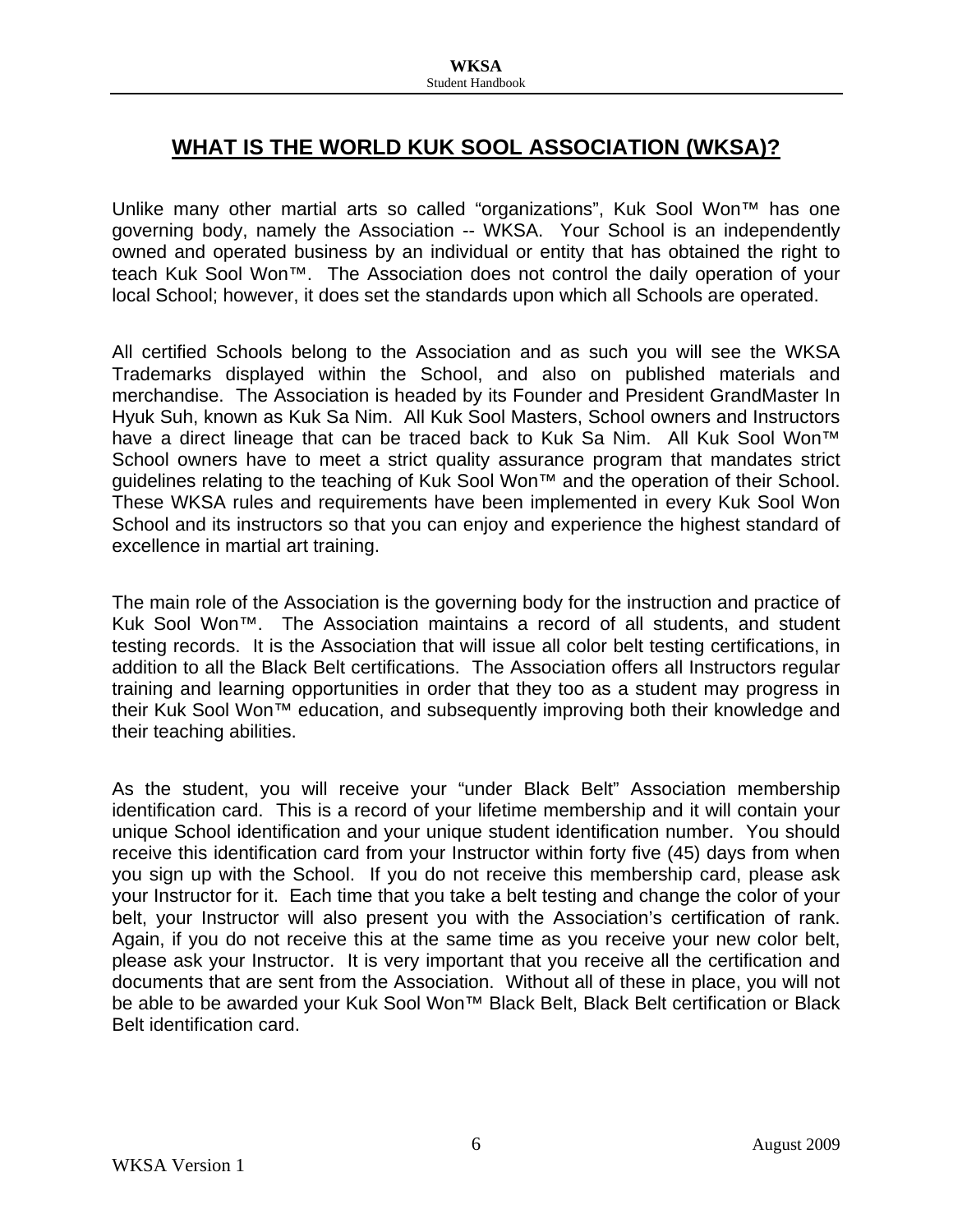Below is a summary of some of the benefits associated with being a member in the World Kuk Sool Association (WKSA):

- The Association's member identification card recognized worldwide.
- The Association's certificate of promotion for color belt rank certification.
- Consistent and standardized curriculum from White Belt to Black Belt as well as Master level and beyond.
- Standardized format of teaching and testing for promoting to the next rank.
- The Association's quality control standards to ensure the highest standards of Martial Arts instruction and School business operation.
- Instructional support through WKSA Seminars and WKSA Workshops as well as other instructional materials such as textbooks, videotapes/DVDs, and handbooks, etc.
- Automatic qualification to the Association's regional, national and international seminars and tournaments.
- Transference of membership from one School to another subject to WKSA approval.
- Training while visiting other Schools (with permission of both Schools).
- Ability to purchase supplies that have the WKSA Trademarks.
- Replacement of certificate or identification card (subject to fee).
- Learning the traditional Korean martial arts system that improves physical ability, mental agility, focus, stress relief, longevity, self-esteem, selfconfidence, self-defense, discipline, etc.
- Learning one of the most comprehensive system of martial arts that includes forms, techniques, kicks, punches, joint locks, pressure points, meditation, breathing techniques, weapons, and more.
- Learning a proven system of martial arts techniques used and taught in military bases, law enforcements, and other security related forces in many counties, including Korea, USA, Canada, UK, Germany, Italy, Spain, the Netherlands, Japan, etc.
- Learning a martial art system that is sanctioned and approved by the Korean Government and its Education Department as one of the Traditional Korean Martial Arts. (Mr. You, In Chon – Minister of C.S.B.T., Republic of Korea)
- Association that is recognized and accepted by the governments of 22 countries worldwide.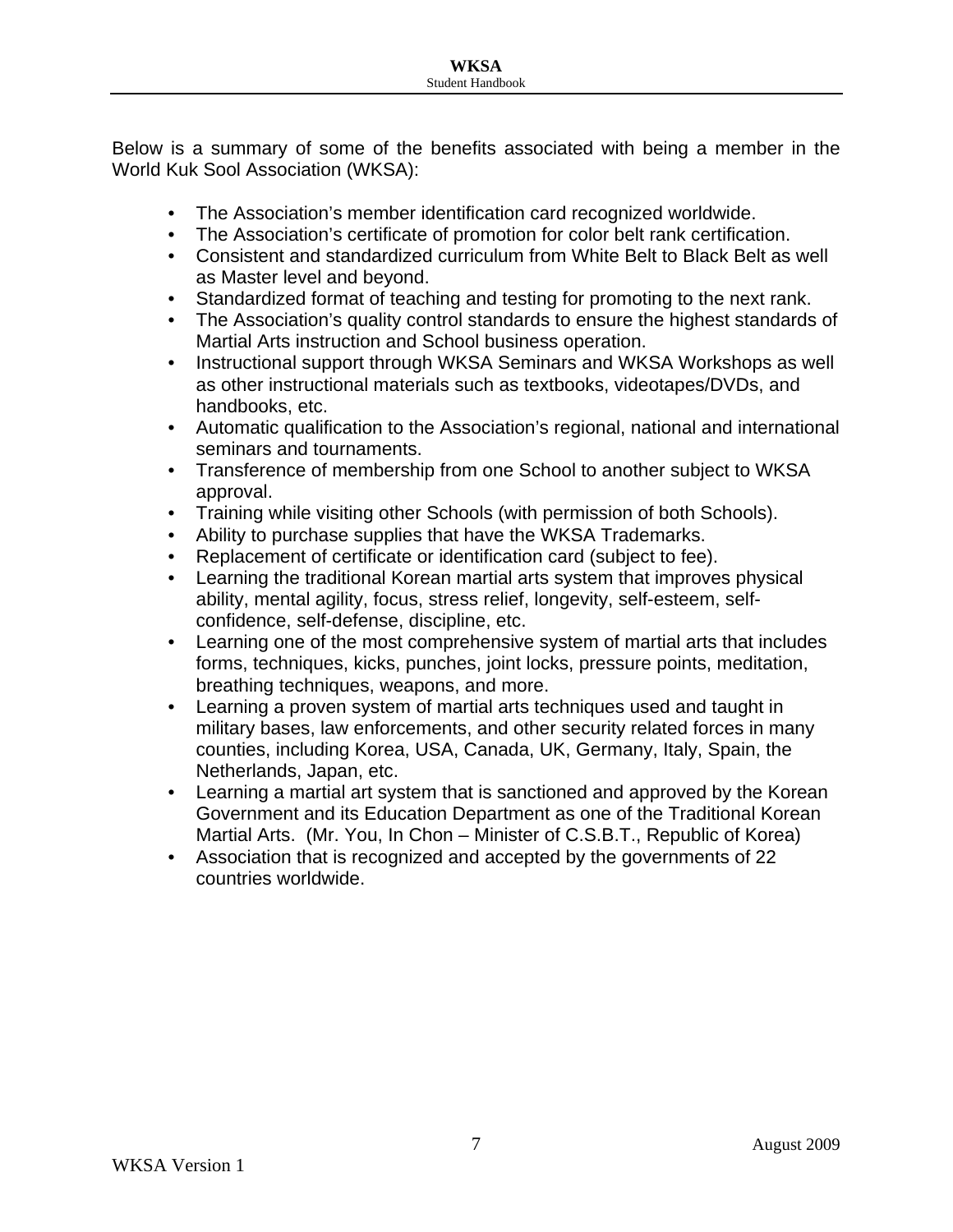## **WHAT IS EXPECTED OF A KUK SOOL WON™ STUDENT?**

Generally, etiquette and respect are two of the main pillars of the Kuk Sool Won™ spirit in which we enrich the experience of learning a traditional Martial Art. As such, the Association strives to educate all students about these concepts. All students are encouraged to learn and properly execute all forms of etiquette and respect to each other, in particular to senior students. It is through proper education and corrections that all students may fully appreciate the physical and mental training of Kuk Sool Won<sup>™</sup>. It is the Association's goal to bring the best possible learning atmosphere for all students; however, the Association reserves the right to terminate the membership of any student, if the student continues to lack (and the desire to attain) proper etiquette and respect. Depending on rank and position, each student has various privileges and responsibilities. All students are subject to these rules and regulations, which may change at any time.

#### *RESPECT*

As a new student, one of the first things that you may notice is that all students and Instructors have, and display, a great deal of respect for each other and their Head Instructor of the School.

Kuk Sool Won<sup>™</sup> is a traditional Martial Art. By traditional, we mean that everything has a purpose – from utilizing the Korean language for some of our class instructions, to the wearing of uniforms, to the tying of our belts, and bowing as we enter and leave the School.

Many people misunderstand this respect, and see it as a sign of supplication or superior being. Far from it! As the Martial Art of Kuk Sool Won™ comes from Korea, students will follow many Korean customs. Koreans choose to bow instead of shaking hands. Americans show respect to the national flag (Old Glory) by placing their hand over the heart. In the School (Do-Jahng), we will demonstrate the same respect by using the Korean form of bowing. Bowing is a form of salute that merely designates, and demonstrates, respect.

Students address Instructors by their rank or by Sir or Ma'am. This does not mean they are superior, or a person with an exaggerated ego. It simply indicates that you recognize them as Martial Art seniors that have worked hard for their rank. Students often ask how they should address any Instructor that they may meet outside of the Do-Jahng. The answer is the same as it would be for any person for which you have respect. Just as your doctor retains his or her title of respect when you met him or her in the grocery store, so does your School Instructor.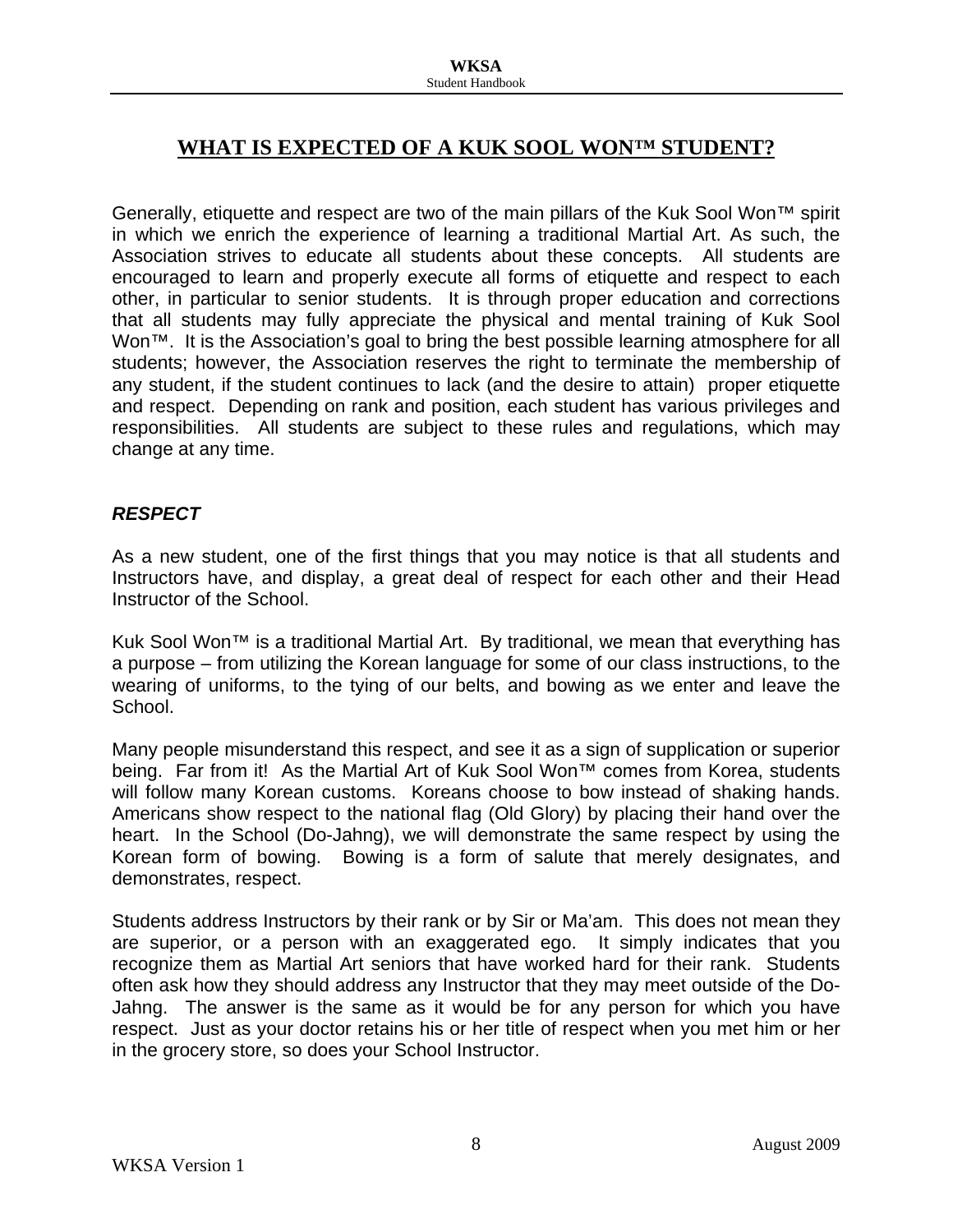The same kind of respect is shown to the national flags. In each School, it is a requirement that the national flag (U.S.A., U.K., Canada, etc), the national flag of Korea, and the flag of the Association are proudly displayed. Students will show respect to these flags to briefly remember that we are a part of the country we live in, a part of the Korean family, and a part of the Kuk Sool Won™ family. This respect is shown at the beginning and end of each and every class. The Instructor of each class will lead this respect.

#### *ETIQUETTE*

As a new Student, you will hear the word etiquette repeatedly. You will learn that the proper etiquette accounts for a high percentage of your Martial Arts success. You will hear Instructors say that the first thing to be learned as a Student is etiquette. What is meant by this is the "proper code of behavior"? Simple items or gestures enhance not only your own practice, but also the practice of your fellow students. Here are few examples of proper code of behavior:

- Take your shoes off before walking onto the practice area.
- Keep your uniform freshly laundered and in good repair.
- Help keep the Do-Jahng tidy and take your belongings home with you.
- Arrive ten minutes before class with your uniform on.
- If you arrive late, ask permission to join an ongoing class.
- If you need to leave early, ask permission before leaving, and always show respect for the flags and your Instructor before you leave.
- If your uniform or belt needs adjusting during class, always turn away from the flags, your Instructor and your training partner, and fix it.
- If asked to sit during a class for any reason, sit properly with your feet crossed or underneath you.
- Concentrate at all times, and do not do anything to spoil other Students' concentration.
- Keep a strong mind, strong heart.
- Always pose your questions to a Black Belt, never to another color belt.
- Keep a positive attitude and... NEVER GIVE UP!

#### *RESPONSIBILITIES*

Your chosen Kuk Sool Won<sup>™</sup> School will provide you with the highest quality instruction at all times. The School (Do-Jahng) and Instructors will be available to you during all published open hours of operation. Your School will provide advance notice of all Belt/Stripe testings and any change in class times. The Do-Jahng will be kept clean, odor free, and safe for your maximum training experience.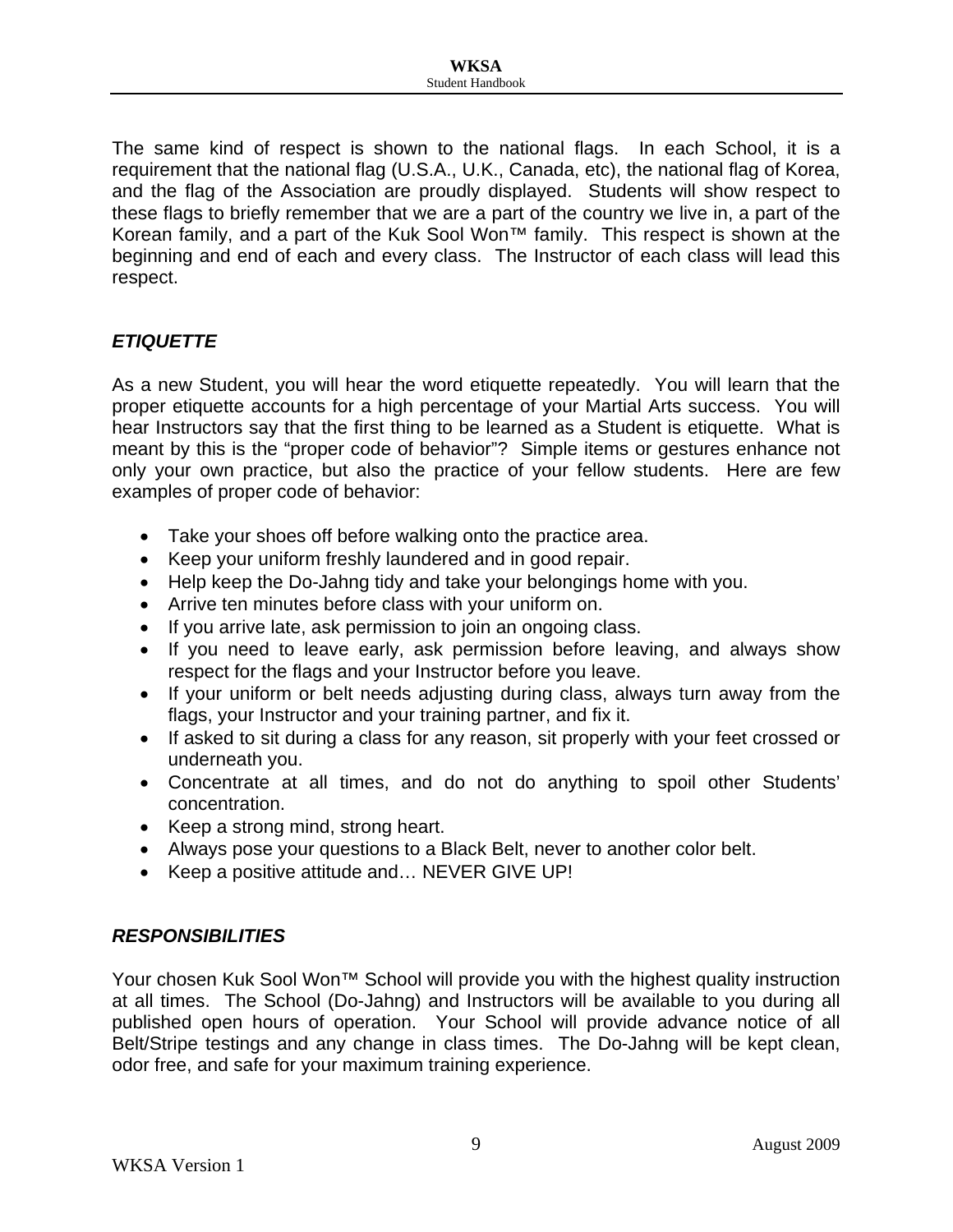The classes that you will be able to attend will, on occasion, be attended by higher ranks or even Black Belts may train in your class. By watching senior ranks at practice, you will be motivated and excited by some of the things that you will see. However, you should never attempt to copy any move or technique that you have "seen" versus being "taught" by your Instructor. As with anything in life, some things look simple, but can prove to be disastrous if attempted by the untrained. On the same theme, believe it or not, once you have been in practice for a few weeks, new students will now view you as a "senior". Do not show or attempt to teach them.

Many people outside of the School will be interested to hear that you have enrolled in Kuk Sool Won™. Some may request that you show them what you can do. Advise them that you will be pleased to show them everything you know, if they visit you at your Kuk Sool Won™ School. Remember, one of the greatest compliments you can give to your instructor is that you recommend your friends to the School!

Please arrive for class dressed in your uniform, about 10 minutes before your class is scheduled to begin. Although adequate changing facilities will be available, being ready for class whenever possible will reduce any delay in getting class started.

The uniform and belt provided to you at the time of your enrollment are to be kept well laundered and odor free at all times. You are expected to wear a black T-shirt underneath the uniform. You may purchase a Kuk Sool Won™ T-shirt with the Kuk Sool Won™ logo either from your School or the Association. You may use a plain black T-shirt from any store. The uniforms only require a light soil wash, so laundry time is of a minimum. Please do not allow your uniform to become bedraggled!

Your belt signifies your rank, and as such deserves to be treated with respect at all times, even the white belt. Do not allow your belt to be dragged on the floor, or scrunched up in a ball, and do not use your belt for any other purpose.

Upon entering the Do-Jahng, please take off your shoes and place them neatly on the shoe rack or area provided. Never enter the training area with your shoes on. The Do-Jahng is host to the national flags of your Country and Korea. Therefore, we ask that you remove any head gear (e.g. hat or cap) when entering the School at any time, in respect of the national flags of our countries.

For your own safety and the safety of those practicing with you, please remove all jewelry before you leave home. A non-jeweled wedding ring/band is the only jewelry that may be worn in class.

Keep a strong and positive mental attitude. Don't let doubts and or fears overshadow you. On the other hand, be realistic and don't push yourself beyond safe limits. Also, please don't show your weariness as it is contagious and will quickly contaminate your classmates.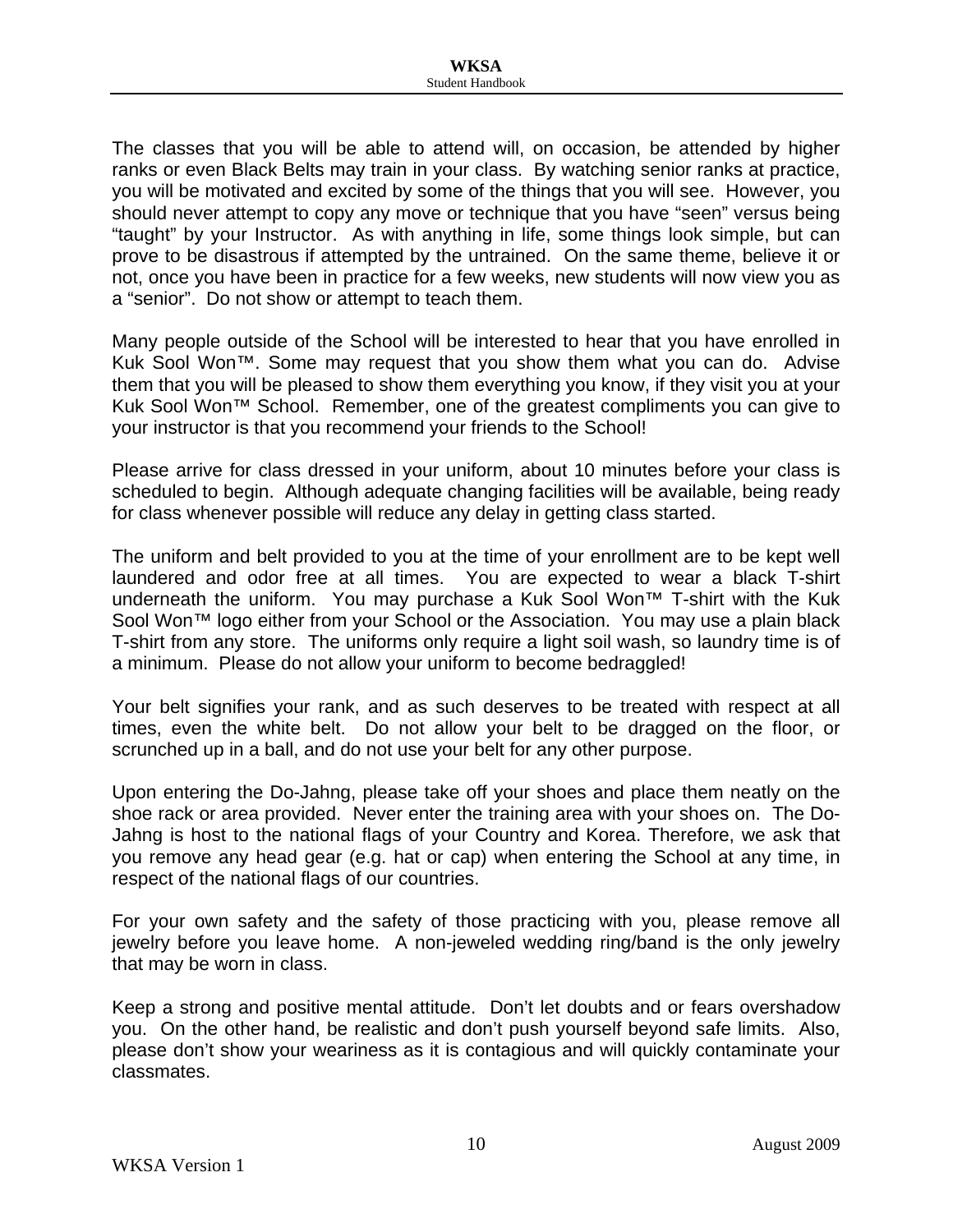In summary, let's go over the general WKSA School Rules in bullet points…

- Give proper respect to yourself, your instructor and/or master, and your school.
- Address all Black Belts as "Sir" or "Ma'am" or by their appropriate Kuk Sool titles.
- Bow when you enter and leave the school.
- Ask permission to join class if you are late.
- No alcohol, food, chewing gum or smoking in the school.
- No jewelry to be worn while practicing.
- During instruction, keep your mind open and listen to follow.
- No unauthorized teaching from/to classmates.
- Respect each other and be a good sport.
- Come to classes clean and well groomed preferably with a complete uniform.
- Any T-shirt or leotard worn under the jacket should be plain black or Kuk Sool Tshirt.
- Always wear the full uniform to classes if the weather is hot, you may ask permission to take off the jacket after the class has bowed in.
- Ask permission from the instructor to use a weapon usually the weapons are not taught until Brown Belt.
- Always treat weapons with care and respect, and never leave a weapon unattended.
- Practice weapons that you have been taught only.
- Make-up class may be offered under certain circumstances; however, it requires early planning and approval from your instructor.
- Don't use vulgar language or be negative towards anyone.
- Discuss any problem with the instructor immediately.
- Remember, we are strong, smart, and good martial artists.

Should your circumstances change and you have to move, you may transfer your membership to the Kuk Sool Won<sup>™</sup> School nearest your new location. However, it is the responsibility of you as the student to ensure that your current Instructor has been advised of your impending move, and that you have settled all financial matters with your current School. You will not be allowed to transfer to another School until all financial matters have been resolved.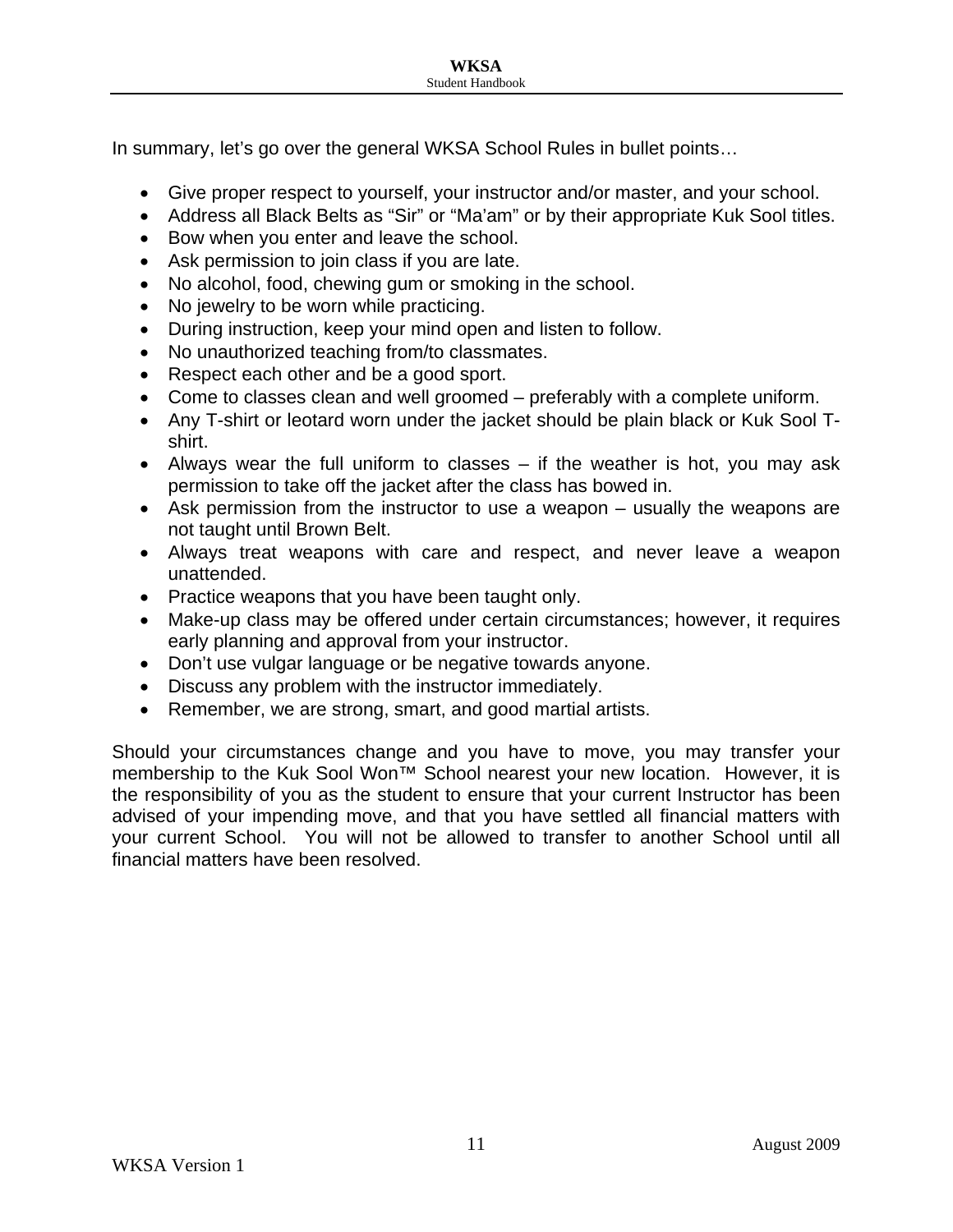## FOR OUR PARENTS,

- Get to know your child's instructor.
- Make sure your child knows you appreciate their efforts.
- Be completely honest with your child regarding their ability and keep it positive.
- Be helpful but please don't coach your child.
- Teach your children to enjoy the thrill of competition not winning or losing.
- Try not to re-live your athletic life through your child.
- Please don't complete with the instructor.
- Be careful not to compare your child with other children.
- Remember that children may exaggerate.
- Explain that courage is not an absence of fear, but rather a means of continuing in spite of fear or discomfort.

ALSO, REMEMBER…

## **CHILDREN LEARN WHAT THEY LIVE…**

**If children live with criticism, they learn to fight;** 

**If children live with hostility, they learn to fight;** 

**If children live with ridicule, they learn to be shy;** 

**If children live with jealousy, they learn to feel guilty;** 

**If children live with tolerance, they learn to be patient;** 

**If children live with praise, they learn to appreciate;** 

**If children live with encouragement, they learn confidence;** 

**If children live with fairness, they learn justice;** 

**If children live with approval, they learn to like themselves;** 

**If children live with both acceptance and friendship, they learn to find love in the world.**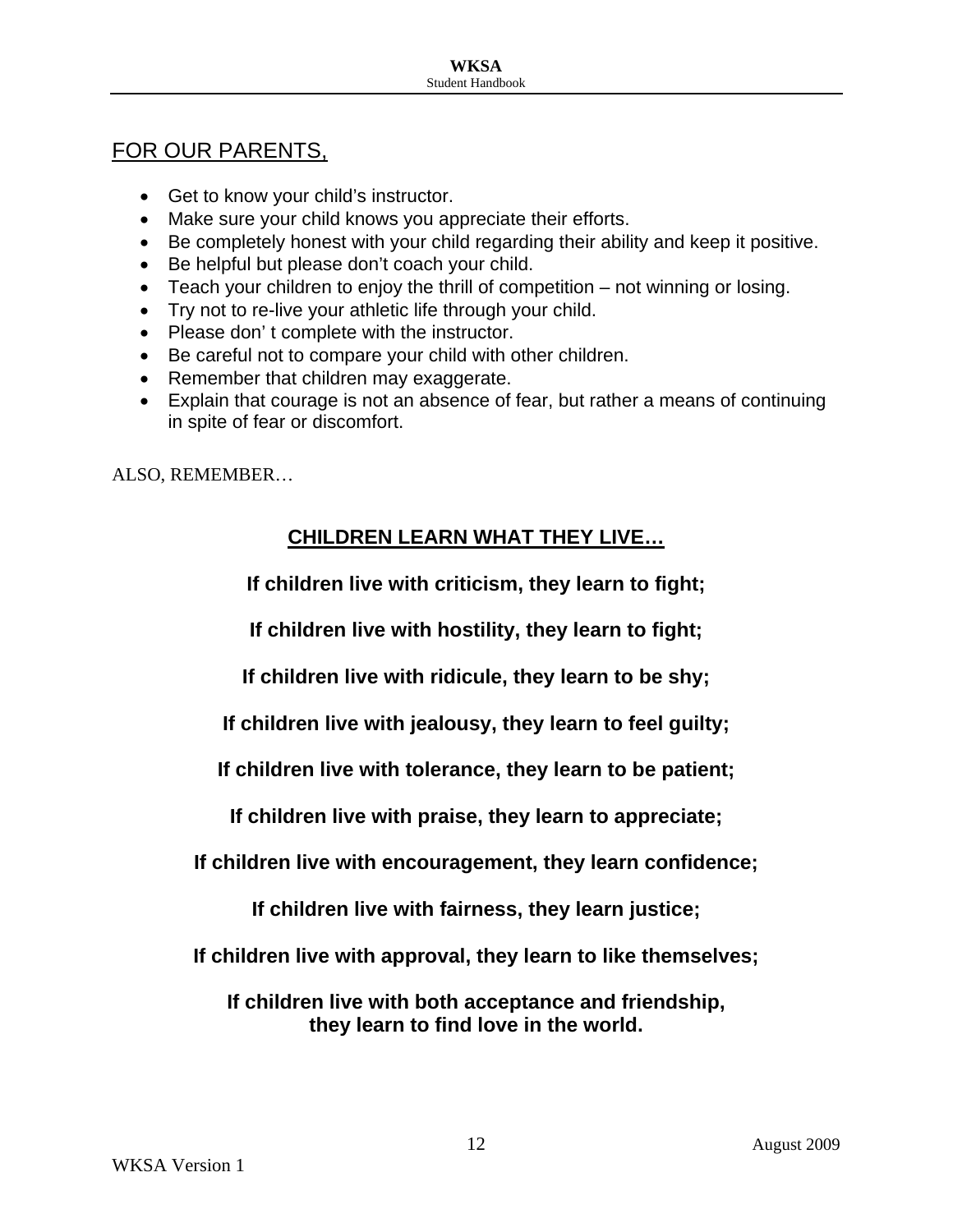## **READ THIS BEFORE YOU CONSIDER QUITTING…**

The first strategy of many who are faced with a problem is to quit. But a man who suffered such severe burns on his legs that he faced amputation didn't quit. Glenn Cunningham became the most successful distance runner of his time.

And a man with less than one year of formal education didn't quit. Abraham Lincoln became the most revered president in history.

A fragile boy in Scotland, bedridden most of his childhood didn't quit. Robert Louis Stevenson became such a masterful story-teller; your great-grandchildren will cherish his books just as you did.

Now, if you had all three of those strikes against you, nobody would blame you for quitting. But, unless your legs are severely burned and you're so fragile you have to stay in bed and you never graduated from second grade, why don't you turn around and get back to work. Maybe we'll be writing about you someday!

The story of successful people, wherever they may be found – running a home, earning a black belt, achieving business success or success in any kind of endeavor – is the story of people who don't quit.

It makes you wonder how many people have stopped just short of winning everything they could possibly want – maybe just inches, just one day short of victory.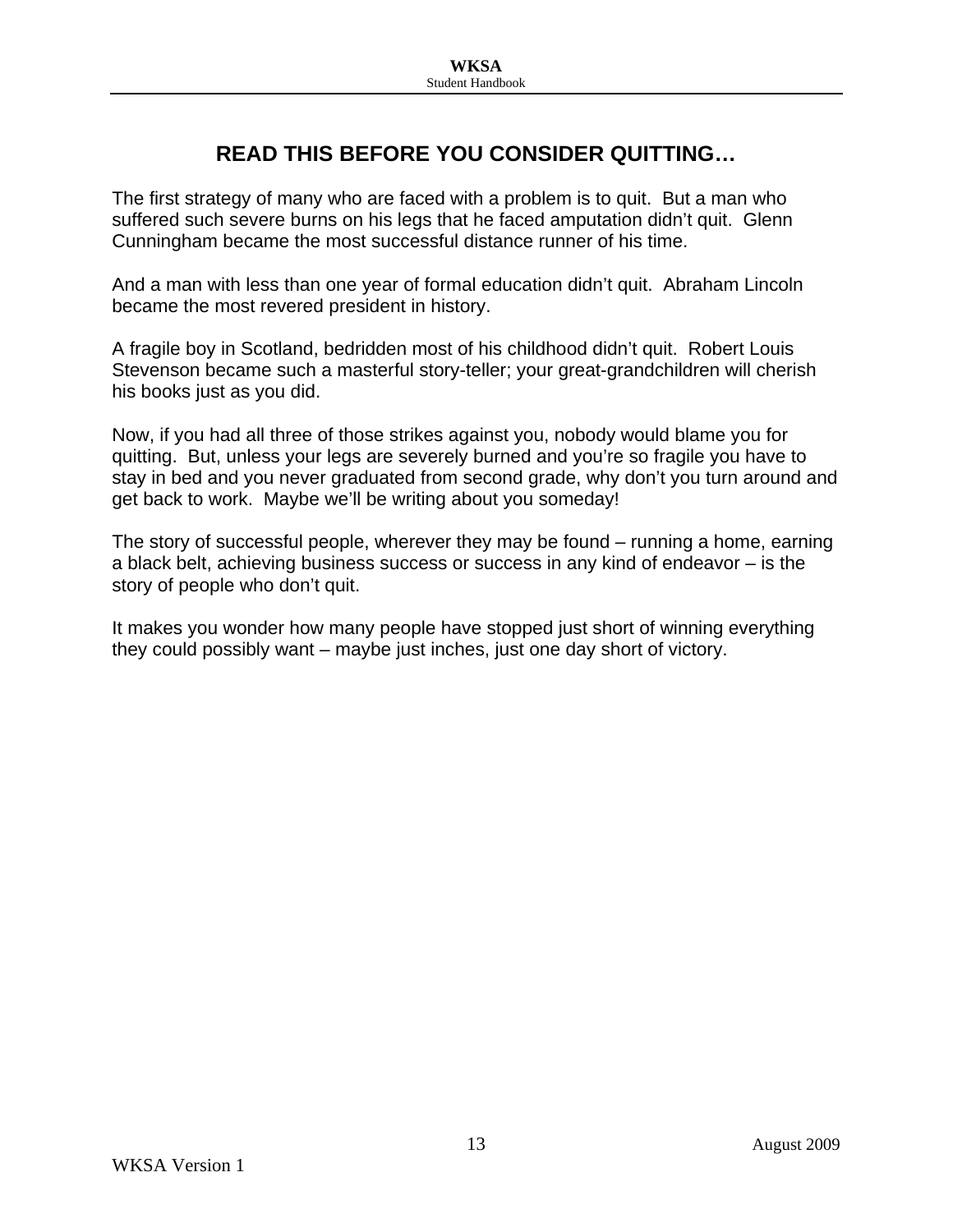## **ABOUT COMPLAINTS**

Kuk Sa Nim, our Grandmaster, has spent a lifetime creating a positive image of what it means to be a martial artist, so much so that school owners and students of World Kuk Sool Won are recognized in the martial art community as having outstanding skill quality as well as a culture of respect and etiquette.

 In the event that you have a complaint about your school, we ask that you remember your martial art etiquette by addressing the complaint directly and privately to the school owner. Remember to be civil and polite, allowing the school owner to investigate the situation and work out a solution.

 In the event that you have a complaint which involves the Association address your complaint directly to the association by calling or writing to the address / phone number below, remembering that WKSA and its staff will always strive to work out a satisfactory resolution and as such deserve your respect and consideration.

No one benefits from anger and it will diminish your reputation and credibility by behaving negatively or talking poorly about your school, your classmates, instructors or the Association in the classroom, in tournament or on social media.

> World Kuk Sool Association Attn: HQ Masters 20275 F.M. 2920 Tomball, Texas 77377 (281) 255-2550 Fax: (281) 255-2548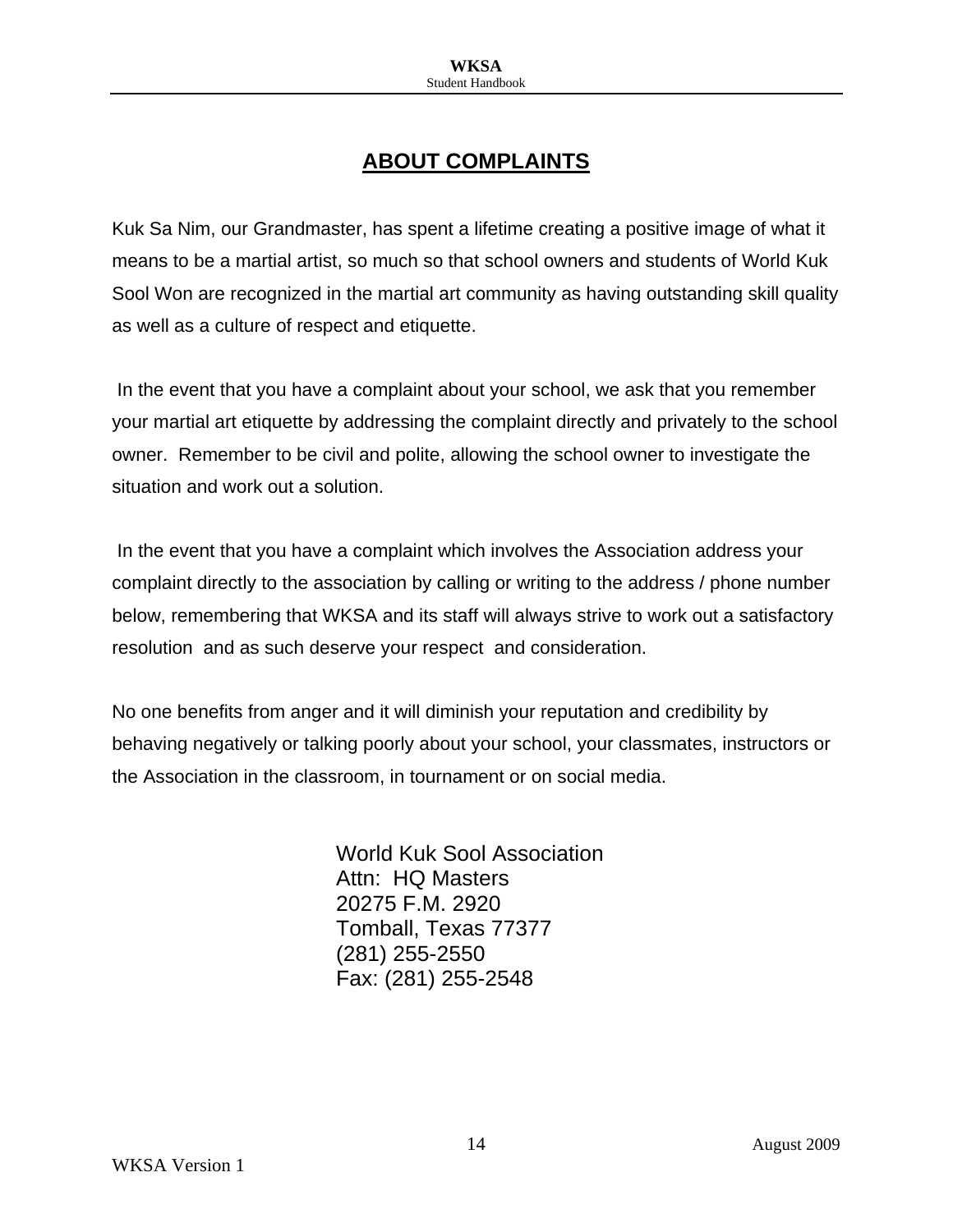

#### KUK SOOL WON of Insert School Name STUDENT WAIVER

Insert School Address Insert School Phone Number

**The Applicant/Parent /Legal Guardian, (hereinafter referred to as "Applicant" )**, in consideration for being permitted to participate martial art activities at KUK SOOL WON of Insert School Name, located Insert School Address understands and agrees to the following:

1. **The Applicant / Parent / Legal Guardian** acknowledges, agrees, and represents that the Applicant/Parent/Legal Guardian understands the nature of the activity and that the Applicant is in good health, and in proper physical condition to participate in such activity. The Applicant/Parent/Legal Guardian further agrees and warrants that if at any time the Applicant/Parent/Legal Guardian believes the conditions to be unsafe, the Applicant/Parent/Legal Guardian will immediately discontinue the Applicant's further participation in this activity.

2. The Applicant/Parent /Legal Guardian fully understand that (a) Athletic activities involve risks and dangers of serious bodily injury, including permanent disability, paralysis, and death ("risks"); (b) these risks and dangers may be caused by my own actions or inactions of others participating in the Activity, or the condition which the Activity takes place.

3.) The Applicant/Parent/Legal Guardian fully accepts and assumes all risks and all responsibilities for losses, and/or costs, that the Applicant may incur as a result of his/her participation in the activity. The Applicant/Parent/Legal Guardian hereby waives all claims against all sponsors, judges, instructors, students, parents/guardians, and volunteers for any damages, injuries or losses that the Applicant/Parent /Legal Guardian may sustain. The Applicant/Parent/Legal Guardian fully understands that any medical treatment given will be of a first aid treatment only. The authorization includes tendering or failure to render and/or acceptance of any medical aid, medical care, hospitalization and/or any other assistance deemed necessary for the proper care and well being of the Applicant. The Applicant/Parent/Legal Guardian hereby accepts the conditions in full. The Applicant/Parent/Legal Guardian waives all rights to compensation in regards to any photographs or video tapes furnished by or taken by the Applicant/ Parent /Legal Guardian in connection with KUK SOOL WON. The Applicant/Parent/Legal Guardian gives full permission to the use of those associated materials taken within the class and any Tournaments, for use in publication, promotion, publicity or television showing now, or in the future.

IF UNDER 18 YEARS, RELEASE AND CONSENT MUST BE SIGNED by Parent/Legal Guardian

|                 | <b>DATE</b> |  |
|-----------------|-------------|--|
| <b>STUDENT</b>  |             |  |
|                 | <b>DATE</b> |  |
| PARENT/GUARDIAN |             |  |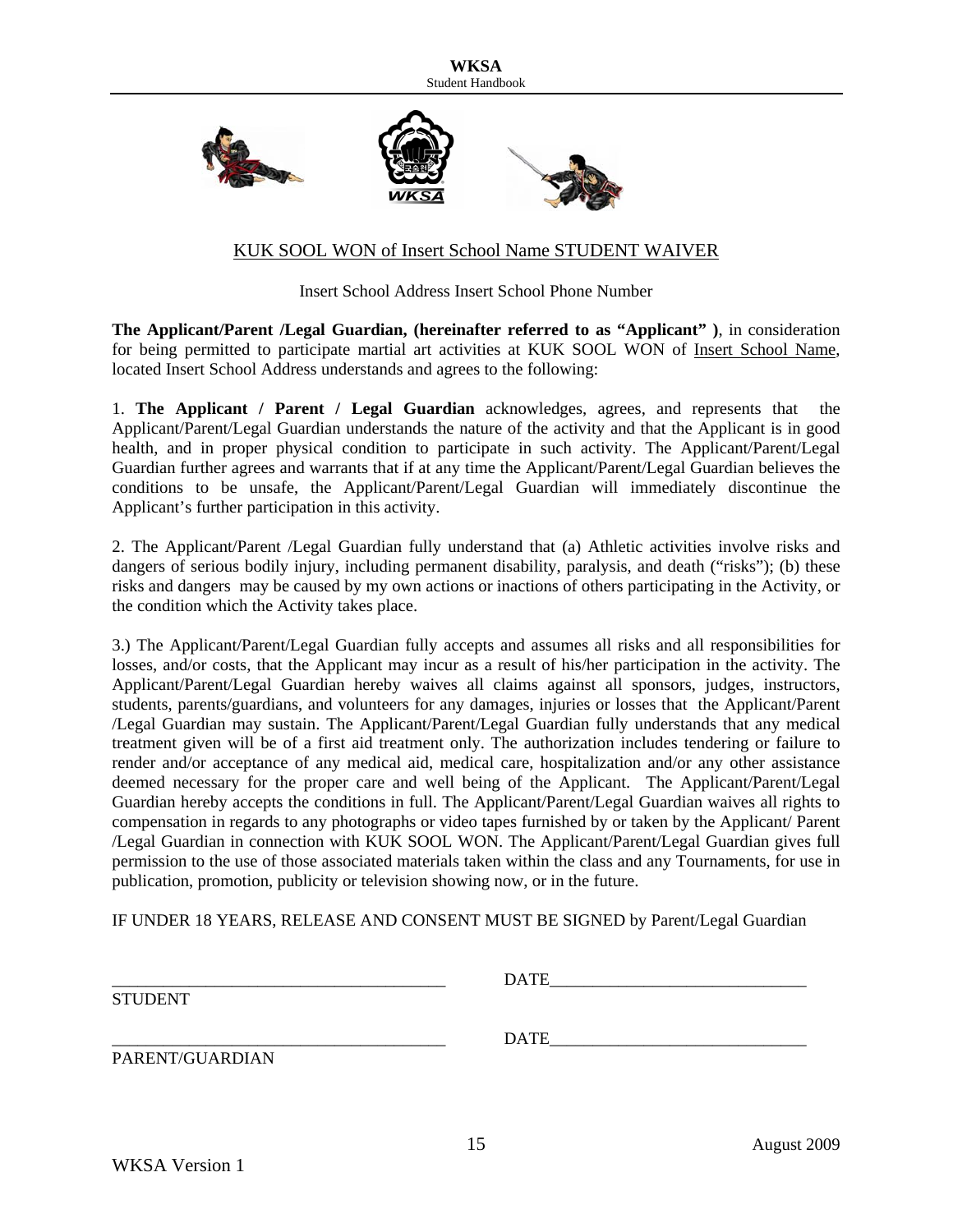|    |             | <u>DI SULV</u>                      | <b>TERMIN</b> |               |                                          |
|----|-------------|-------------------------------------|---------------|---------------|------------------------------------------|
| 예의 | Yea Eue     | Etiquette                           | 국기            | Kuk Ki        | <b>National Flag</b>                     |
| 차렷 | Chah-Ryuht  | Attention                           | 원기            | Won Ki        | <b>Association Flag</b>                  |
| 경례 | Kyoung Ryeh | Bow, Salute                         | 도장            | Do Jahng      | Academy, school                          |
| 바로 | Bah-roh     | At ease                             | 도복            | Do Bohk       | Uniform                                  |
| 정좌 | Juhng Jwah  | <b>Proper Sitting</b><br>(Kneeling) | 의복            | Eue Bohk      | Clothing                                 |
| 수련 | Soo Ryuhn   | Practice, class                     | 띠             | Tti           | Belt                                     |
| 시작 | Si-Jahk     | Begin                               | 기             | Ki            | <b>Internal Energy</b>                   |
| 끝  | Keut        | Finish, complete                    | 기합            | Ki Hahp       | Martial Art yell                         |
| 준비 | Joon Bi     | Ready                               | 기초짜기          | Ki Cho Jja Ki | Breathing exercises<br>that Wring out Ki |
| 그만 | Geu-Mahn    | Stop                                | 숨쉬기           | Soom-shi-ki   | <b>Breathing</b>                         |
| 쉬어 | Shi-uh      | Rest                                | 몸풀기           | Mohm-pool-ki  | Body conditioning<br>exercises           |

## **BASIC TERMS**

## **PARTS OF THE BODY**

| 손   | Sohn          | Hand                  |     | 발  | Bahl              | Foot            |
|-----|---------------|-----------------------|-----|----|-------------------|-----------------|
| 손목  | Sohn Mohk     | Wrist                 |     | 발목 | <b>Bahl Mohk</b>  | Ankle           |
| 안손목 | Ahn Sohn Mohk | Inside wrist          |     | 발등 | <b>Bahl Deung</b> | Top of the Foot |
| 팔꿈치 | Pahl Koom Chi | Elbow                 | 발꿈치 |    | Bahl Koom Chi     | Heel            |
| 어깨  | Uh Kae        | Shoulder              |     | 무릎 | Moo Reup          | Knee            |
| 맥,혈 | Maek, Hyuhl   | <b>Pressure Point</b> |     | 다리 | Dah Ri            | Leg             |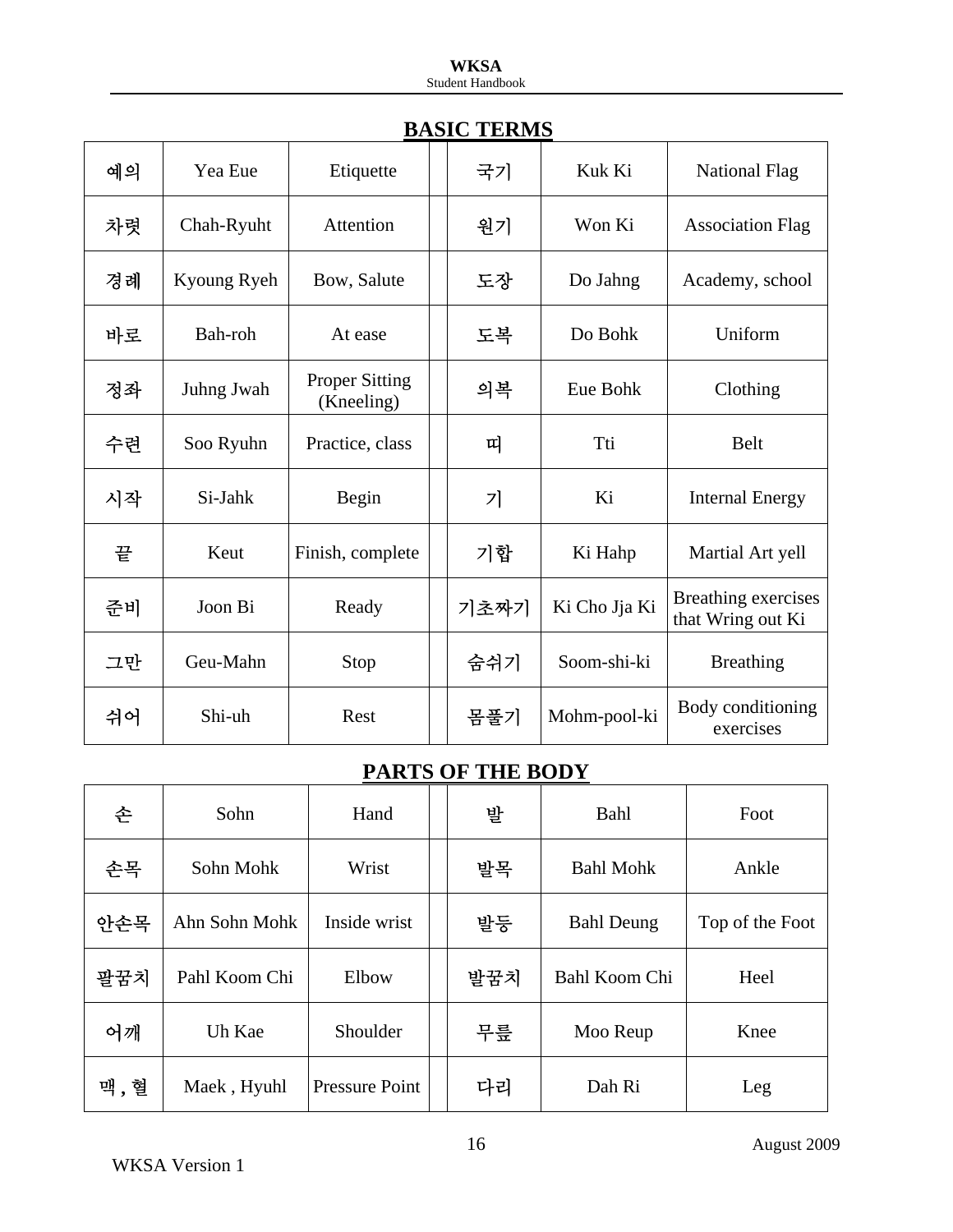| <b>STANCES</b> |                        |                            |  |      |                      |                                     |  |  |
|----------------|------------------------|----------------------------|--|------|----------------------|-------------------------------------|--|--|
| 공격자세           | Kohng Kyuhk<br>Jah Seh | <b>Offense Stance</b>      |  | 기마자세 | Ki Mah Jah Seh       | Horse-riding<br><b>Stance</b>       |  |  |
| 방어자세           | Bahng Uh<br>Jah Seh    | Defense Stance             |  | 전굴자세 | Juhn Gool<br>Jah Seh | Long Stance with<br>front knee bent |  |  |
| 굴곡자세           | Gool Gohk<br>Jah Seh   | Crouching<br><b>Stance</b> |  |      |                      |                                     |  |  |

### **STANCES**

## **HAND TECHNIQUES**

| 정권    | Juhng Kwon             | <b>Straight Punch</b>                          | 수도    | Soo Doh                 | Knife Hand                    |
|-------|------------------------|------------------------------------------------|-------|-------------------------|-------------------------------|
| 역권    | Yuhk Kwon              | <b>Inverted Fist</b>                           | 역수도   | Yuhk Soo Doh            | Inverted<br>Knife Hand        |
| 각권    | <b>Gahk Kwon</b>       | Back-fist                                      | 쌍수도   | <b>Ssang Soo Doh</b>    | Double<br>Knife Hand          |
| 호권    | Hoh Kwon               | <b>Tiger Claw</b><br>strike                    | 회전수도  | Hwoe-juhn<br>Soo Doh    | Circle<br>Knife Hand          |
| 호구권   | Hoh-Goo Kwon           | Tiger's Mouth<br>Grip strike                   | 평수    | Pyung Soo               | Palm Strike                   |
| 중지권   | Joong Ji Kwon          | Middle-knuckle<br>Fist                         | 역평수   | Yuhk Pyung Soo          | Reversed<br>Palm Strike       |
| 일지권   | Il Ji Kwon             | 1-Finger Fist                                  | 쌍평수   | <b>Ssang Pyung Soo</b>  | Double<br>Palm Strike         |
| 이지권   | Ee Ji Kwon             | 2-Finger Fist                                  | 회전평수  | Hwoe-juhn<br>Pyung Soo  | Circle<br>Palm Strike         |
| 사지권   | Sah Ji Kwon            | 4-Finger Fist                                  | 관수    | Kwahn Soo               | Spear Hand                    |
| 사마귀권  | Sah-mah-gwi<br>Kwon    | <b>Praying Mantis</b><br>Fist                  | 역관수   | Yuhk Kwahn Soo          | Reversed<br><b>Spear Hand</b> |
| 사마귀막기 | Sah-mah-gwi<br>Mahk-ki | <b>Praying Mantis</b><br><b>Block</b>          | 직관수   | Jihk Kwahn Soo          | Vertical<br>Spear Hand        |
| 십자막기  |                        | Sip-jah Mahk-ki <sup> 4</sup> -Direction Block | 쌍관수   | <b>Ssang Kwahn Soo</b>  | Double<br>Spear Hand          |
| 앞뒤수기  | Ahp-Di Soo-ki          | Front & Rear<br><b>Punching Drill</b>          | 팔꿈치치기 | Pahl Koom Chi<br>Chi Ki | <b>Elbow Strike</b>           |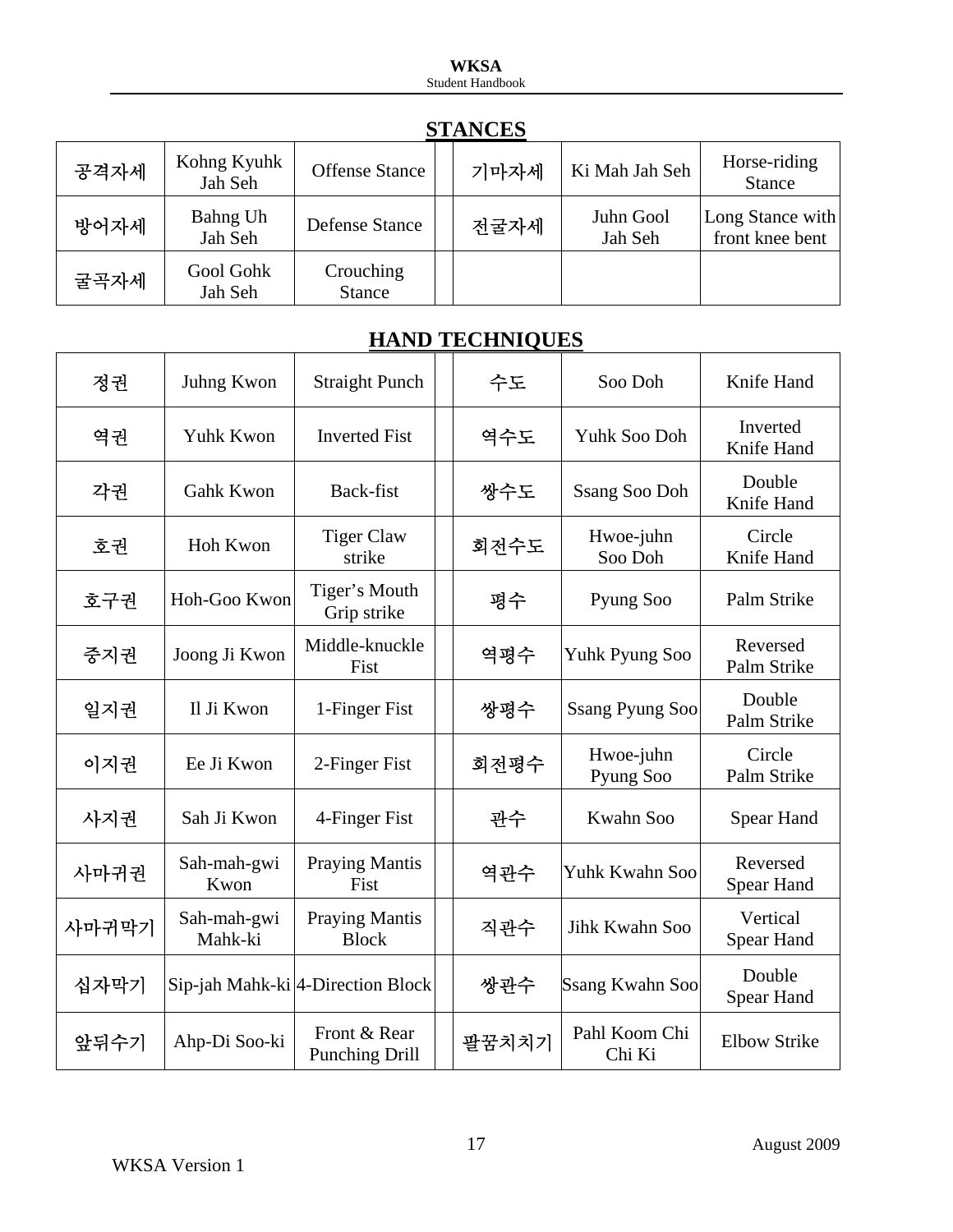| 앞차기    | Ahp Cha Ki                  | <b>Front Kick</b>             |       | 후려차기     | Hoo-Ryuh<br>Cha Ki          | Inverted<br>Sweeping Kick         |
|--------|-----------------------------|-------------------------------|-------|----------|-----------------------------|-----------------------------------|
| 무릎차기   | Moo Reup<br>Cha Ki          | Knee Kick                     |       | 찍어차기     | Jjik Uh Cha Ki              | Axe Kick                          |
| 뒤차기    | Di Cha Ki                   | <b>Back Kick</b>              | 월장차기  |          | Wohl Jahng<br>Cha Ki        | Off-the-Wall<br>Kick              |
| 안다리차기  | Ahn Dah Ri<br>Cha Ki        | <b>Inside Kick</b>            | 장애물차기 |          | Jahng Ae Mool<br>Cha Ki     | Over-the-<br><b>Obstacle Kick</b> |
| 바깥차기   | Bah-got<br>Cha Ki           | <b>Outside Kick</b>           |       | 상단,중단,하단 | Sahng, Joong,<br>Hah (Dahn) | High, Middle,<br>Low level        |
| 앞차올리기  | Ahp Cha<br>Ohl-li-ki        | Straight Leg<br>Kick          |       | 뛰어       | Tti Uh                      | $Jump \dots$                      |
| 발등차기   | <b>Bahl Deung</b><br>Cha Ki | Round-house<br>Kick           |       | 이단, 삼단   | Ee Dahn,<br>Sahm Dahn       | Double,<br>Triple                 |
| 옆차기    | Yuhp Cha Ki                 | Side Kick                     |       | 쌍발차기     | <b>Ssang Bahl</b><br>Cha Ki | Jump Double<br><b>Kicks</b>       |
| 발꿈치차기  | Bahl Koom Chi<br>Cha Ki     | <b>Heel Kick</b>              |       | 양발차기     | Yahng Bahl<br>Cha Ki        | Jump Split<br>Kicks               |
| 돌아차기   | Dohl-Ah Cha Ki              | Spin Kick                     |       | 연속차기     | Yuhn Sohk<br>Cha Ki         | Continuous<br>Combo Kicks         |
| 뒤돌아옆차기 | Di Dohl-Ah<br>Yuhp Cha Ki   | <b>Turn Back</b><br>Side Kick |       |          |                             |                                   |

## **GREETINGS AND SIMPLE PHRASES**

| 안녕하십니까?   | Ahn Nyuhng Hah Sip Ni Kka?    | Hello / How are you?         |  |  |  |
|-----------|-------------------------------|------------------------------|--|--|--|
| 안녕히 계십시요. | Ahn Nyuhng Hee Gae Sip Si Yo. | Good-bye (Stay Well)         |  |  |  |
| 안녕히 가십시요. | Ahn Nyuhng Hee Gah Sip Si Yo. | Good-bye (Go Safely)         |  |  |  |
| 수고하셨습니다.  | Soo Goh Hah Shut Seup Ni Dah. | You worked hard. (Good Job!) |  |  |  |
| 감사합니다.    | Gahm Sah Hahm Ni Dah.         | Thank You.                   |  |  |  |
| 천만에요.     | Chuhn Mahn Eh Yoh.            | You're welcome.              |  |  |  |
| 수련 시작 (끝) | Soo Ryuhn Si Jahk (Kkeut).    | Practice Begins (Finished).  |  |  |  |